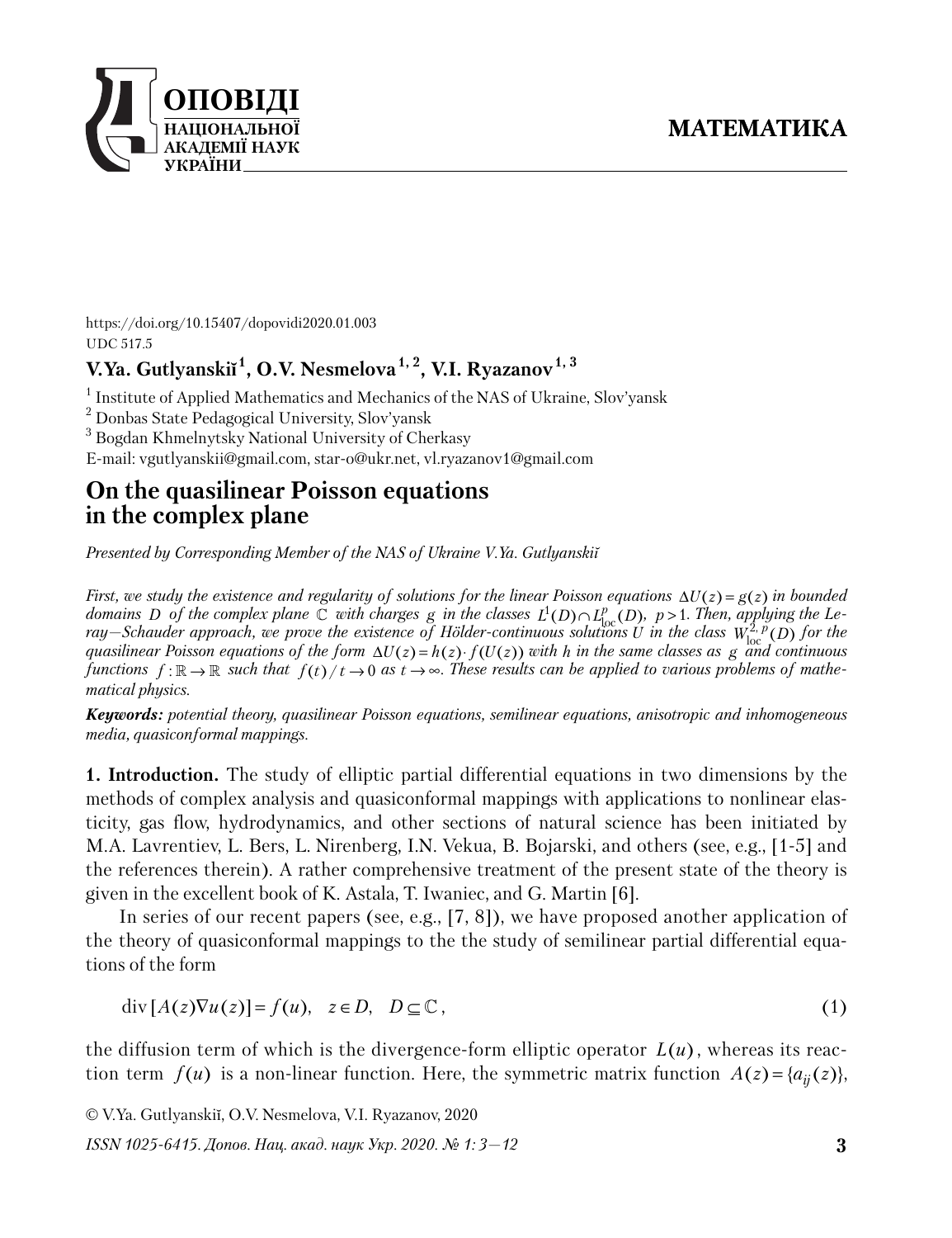$\det A(z) = 1$ , with measurable real-valued entries satisfies the uniform ellipticity condition

$$
\frac{1}{K}|\xi|^2 \leq \langle A(z)\xi, \xi \rangle \leq K|\xi|^2 \quad a.e. \quad in \quad D, \quad 1 \leq K < \infty,
$$
\n(2)

for every  $\xi \in \mathbb{R}^2$ . The set of all such matrix functions is denoted by  $M_K^{2 \times 2}(D)$ .

It was shown that, by the chain rule for the composition function  $u = U \circ \omega$ , where  $\omega$  is a quasiconformal mapping that agrees with the matrix function  $A(z)$ , the following basic formula holds:

$$
\operatorname{div}\left[A(z)\nabla(U(\omega(z)))\right] = J_{\omega}(z)\Delta U(\omega(z)),\tag{3}
$$

where  $J_{\omega}(z)$  stands for the Jacobian of the mapping  $\omega$ .

Namely, this formula (understood in the sense of distributions) takes place for all  $U \in W^{1,2}_{loc}(G)$ ,  $A \in M_K^{2 \times 2}(D)$  and quasiconformal homeomorphisms  $\omega : D \to G$  satisfying the Beltrami equation

$$
\omega_{\overline{z}}(z) = \mu(z)\omega_z(z) \quad a.e. \quad in \quad D,
$$
\n<sup>(4)</sup>

where its complex dilatation

$$
\mu(z) = \frac{a_{22} - a_{11} - 2ia_{12}}{\det(I + A)}
$$
(5)

satisfies the uniform ellipticity condition

$$
|\mu(z)| \leqslant \frac{1+K}{1-K}.\tag{6}
$$

Thus, the study of semilinear equations of the form (1) in domains *D* of a finite area can be reduced in a suitable way to the corresponding investigations of the quasilinear Poisson equations of the form  $\Delta U = h \cdot f(U)$ . The latter is the subject of the present paper.

Below,  $\mathbb D$  denotes the unit disk { $z \in \mathbb C$  :  $|z| < 1$ } in the complex plane  $\mathbb C$ ,  $\mathbb D_R(z_0) := \{z \in \mathbb C : |z - z_0| < R\}$ for  $z_0 \in \mathbb{C}$  and  $R \in (0, \infty)$ ,  $\mathbb{D}_R := \mathbb{D}_R(0)$ .

2. Basic facts from the potential theory. For the sake of completeness, we repeat the fundamental results concerning the potential theory in a plane, given in [8], and strengthen some of them.

First of all, we recall that, by Corollary 1 in [8], if, for every Borel set  $B$  in  $\mathbb C$ ,

$$
v(B) := \int_{B} g(z) dm(z)
$$
 (7)

where  $g: \mathbb{C} \to \mathbb{R}$  is an integrable function with compact support, then

$$
\Delta N_g = g \,,\tag{8}
$$

where

$$
N_g(z) := \frac{1}{2\pi} \int_{\mathbb{C}} \ln|z - w| g(w) dm(w), \tag{9}
$$

**4** *ISSN 1025-6415. Dopov. Nac. akad. nauk Ukr. 2020. № 1*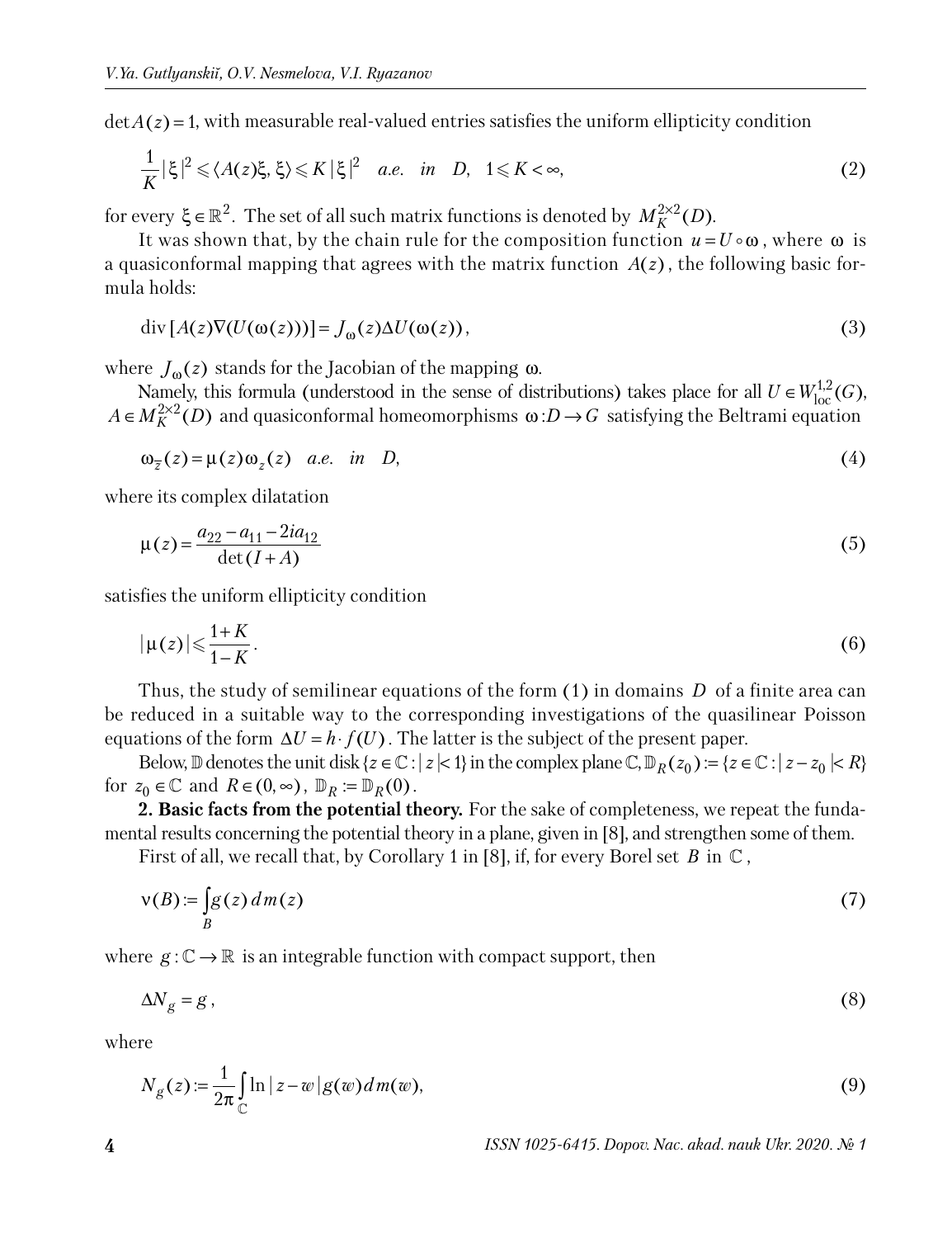in the distributional sense, i.e.,

$$
\int_{\mathbb{C}} N_{g}(z) \Delta \psi(z) dm(z) = \int_{\mathbb{C}} \psi(z) g(z) dm(z) \quad \psi \in C_0^{\infty}(\mathbb{C}) \theta.
$$
\n(10)

Here, the function *g* is called a *density of the charge* ν , and the function *N<sup>g</sup>* is said to be the *Newtonian potential* of *g* .

Recall also the definition of the formal complex derivatives:

$$
\frac{\partial}{\partial z} := \frac{1}{2} \left\{ \frac{\partial}{\partial x} - i \frac{\partial}{\partial y} \right\}, \quad \frac{\partial}{\partial \overline{z}} := \frac{1}{2} \left\{ \frac{\partial}{\partial x} + i \frac{\partial}{\partial y} \right\}, \quad z = x + iy \,.
$$
\n(11)

The elementary algebraic calculations show their relation to the Laplacian

$$
\Delta := \frac{\partial^2}{\partial x^2} + \frac{\partial^2}{\partial y^2} = 4 \frac{\partial^2}{\partial z \partial \overline{z}} = 4 \frac{\partial^2}{\partial \overline{z} \partial z}.
$$
\n(12)

Further, we apply the theory of the well-known integral operators

$$
T_g(z) := \frac{1}{\pi} \int_{\mathbb{C}} g(w) \frac{dm(w)}{z - w}, \quad \overline{T}_g(z) := \frac{1}{\pi} \int_{\mathbb{C}} g(w) \frac{dm(w)}{\overline{z} - \overline{w}}
$$

defined for integrable functions with a compact support *K* and studied in detail.

The following theorem on the Newtonian potential strengthens Theorem 2 from [8]. It is important to obtain solutions of a higher regularity to the Poisson equations (8), as well as to the corresponding semilinear equations.

Here and later on, given a domain *D* in  $\mathbb{C}$ , a function  $g: D \to \mathbb{R}$  is assumed to be extended onto £ by zero outside of *D* .

**Theorem 1.** Let D be a bounded domain in  $\mathbb{C}$  . Suppose that  $g \in L^1(D)$  *. Then*  $N_g \in W^{1,q}_{loc}(\mathbb{C})$ 

*for all*  $q \in [1, 2)$  *, and there exist the generalized derivatives by Sobolev*  $\frac{\partial^2 N_g}{\partial \sigma^2}$ *z z* ∂  $\partial z\partial$ and  $\frac{\partial^2 N_g}{\partial x^2}$ *z z* ∂  $\partial \overline{z} \partial$  *and*

$$
4\frac{\partial^2 N_g}{\partial z \partial \overline{z}} = \Delta N_g = 4\frac{\partial^2 N_g}{\partial \overline{z} \partial z} = g \quad a.e. \quad in \quad \mathbb{C} \,. \tag{13}
$$

*Moreover,*  $N_g \in L^s_{loc}(\mathbb{C})$  *for all s*  $\in [1, \infty)$ *. More precisely,* 

$$
||N_g||_{s} \le ||g||_{1} \cdot ||\ln|\xi||_{s} \quad \forall s \in [1, \infty), \tag{14}
$$

 $\mathbb{E} \left\|X_{g}\right\|_{s}$  *is in*  $\mathbb{D}_{r}$  *for all*  $r \in (0, \infty)$  *, and*  $\|\ln \left|\xi\right\|_{s}$  *is in*  $\mathbb{D}_{R+r}$  *if*  $D \subseteq \mathbb{D}_{R}$ *. If*  $g \in L^p(D)$  *for some*  $p \in (1, 2]$ *, then*  $N_g \in W^{2, p}_{loc}(\mathbb{C})$  *and* 

$$
N_g \in W_{\text{loc}}^{1,\gamma}(\mathbb{C}) \quad \forall \gamma \in (1,q), \quad \text{where} \quad q = 2p/(2-p) > 2. \tag{15}
$$

*In addition, the collection*  $\{N_g\}$  *is locally*  $\beta$  *-Hölder equicontinuous in*  $\mathbb C$  *for all*  $\beta \in (0, 1-2/q)$ *, and the collection* { $N_g'$ } *of its first partial derivatives is strictly compact in L<sup>γ</sup>(D) for all*  $\gamma \in (1, q)$ *, if the*  $\mathit{collection}$   $\{g\}$  *is bounded in*  $L^p(D)$ .

*ISSN 1025-6415. Допов. Нац. акад. наук Укр. 2020. № 1* **5**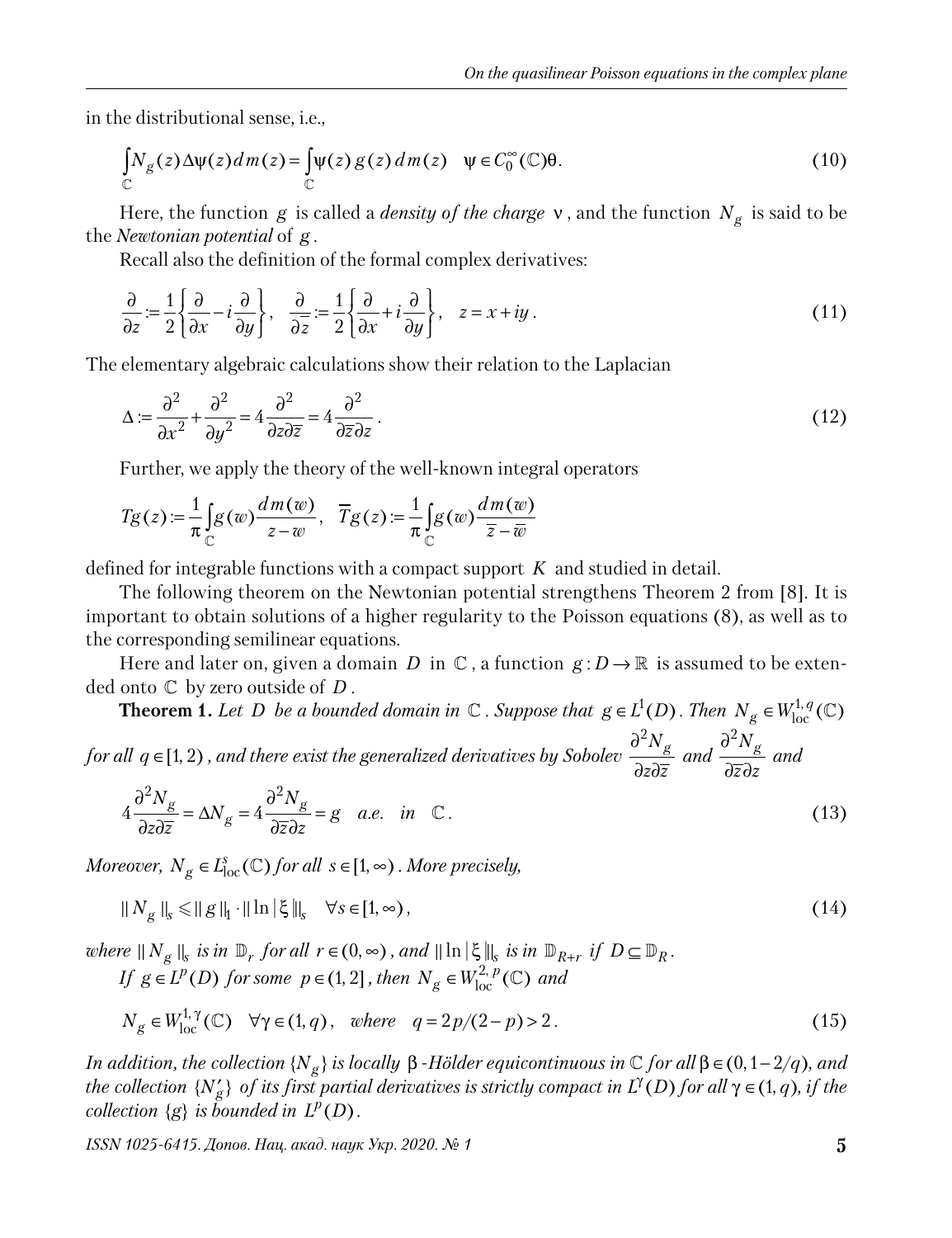*Finally, if*  $g \in L^p(D)$  *for some*  $p > 2$ *, then*  $N_g \in C^{1,\alpha}_{loc}(\mathbb{C})$  *with*  $\alpha = (p-2)/p$ *<i>. Furthermore, the col* $l$  *ection* { $N_g'$ } *is locally Hölder-equicontinuous in*  $\mathbb C$  *with the given*  $\alpha$ *, if {g} is bounded in*  $L^p(D)$  *.* 

**Proof**. Note that  $N_g$  is the convolution  $\psi * g$ , where  $\psi(\xi) = \ln |\xi|$ . Hence, (14) follows (e.g., by Corollary 4.5.2 in [9]). Moreover,  $\frac{\partial \psi * g}{\partial x} = \frac{\partial \psi}{\partial x} * g$ *z z*  $\frac{\partial \psi * g}{\partial x} = \frac{\partial \psi}{\partial x} *$  $\partial z$   $\partial$ and  $\frac{\partial \psi * g}{\partial z} = \frac{\partial \psi}{\partial z} * g$ *z z*  $\frac{\partial \psi * g}{\partial z} = \frac{\partial \psi}{\partial z} *$  $\partial \overline{z}$   $\partial$  (see, e.g., (4.2.5) in [9]). By elementary calculations,

$$
\frac{\partial}{\partial z} \ln|z - w| = \frac{1}{2} \frac{1}{z - w}, \quad \frac{\partial}{\partial \overline{z}} \ln|z - w| = \frac{1}{2} \frac{1}{\overline{z} - \overline{w}}.
$$
\n(16)

Consequently,

$$
\frac{\partial N_g(z)}{\partial z} = \frac{1}{4} Tg(z), \quad \frac{\partial N_g(z)}{\partial \overline{z}} = \frac{1}{4} \overline{T}g(z).
$$
\n(17)

Thus, the rest conclusions for  $g \in L^1(D)$  follow by Theorems 1.13–1.14 in [5].

Next, if  $g \in L^p(D)$  with  $p \in (1, 2]$ , then  $N_g \in W^{1, \gamma}_{loc}(\mathbb{C})$  for all  $\gamma \in (1, q)$ , where  $q = 2p/$  $q = (2-p) > 2$ , by Theorem 1.27, (1.27) in [5] and, moreover,  $N_g \in W_{loc}^{2,p}(\mathbb{C})$  by Theorems 1.36–1.37 in [5]. In addition, a collection  $\{N_g\}$  is locally β -Hölder-equicontinuous in  $\mathbb C$  for all  $\beta$  ∈  $(0,1-2/q)$ (see, e.g., Lemma 2.7 in [3]), and the collection  $\{N'_g\}$  of its first partial derivatives is strictly compact in  $L^{\gamma}(D)$  for all  $\gamma \in (1, q)$ , if the collection  $\{g\}$  is bounded by the norm in  $L^p(D)$ (see, e.g., Theorem 1.4.3 in [10] and Theorem 1.27 in [5]).

The last item of Theorem 1 was derived in Theorem 2 from [8].

*Remark 1*. Note, generally speaking, that  $N_g \notin W_{loc}^{2,1}$  and  $N_g \notin C$ , if  $g \in L^1(\mathbb{C})$  (see, for instance, Example 7.5 in [11], and the example in  $\widetilde{Remark 2}$  from [8]).

**Corollary 1.** Let D be a subdomain of  $\mathbb{D}$ ,  $g: D \to \mathbb{R}$  be in  $L^1(D)$  and in  $L^p_{loc}(D)$  for some  $p > 1$ *. Then*  $N_g \in W^{2, p}_{loc}(D)$  *and satisfies* (13) *a.e. in D. Moreover,*  $N_g \in W^{1, q}_{loc}(D)$  *for*  $q > 2$ *,* and  $N_g$  is locally Hölder-continuous in D . Furthermore,  $N_g \in C^{1,\alpha}_{loc}(D)$  with  $\alpha = (p-2)/p$ , if  $g \in L_{loc}^{p} (D)$  *for*  $p > 2$ *.* 

*In addition, the collection*  ${N_g}$  *is locally*  $\beta$  *-Hölder-equicontinuous in D for all*  $\beta \in$  $\epsilon\in(0,1-2/q)$ , and the collection  ${N'_g}$  of its first partial derivatives is strictly compact in  $L^{\gamma}_{loc}(D)$ *for all*  $\gamma \in (1, q)$ , *if a collection*  $\{g\}$  *is bounded in*  $L^1(D)$  *and in*  $L^p_{loc}(D)$  *for some*  $p \in (1, 2]$ *, where q is defined in (15).*

*Finally, the collection*  ${N'_g}$  *is locally*  $\alpha$  *-Hölder-equicontinuous in D with the given*  $\alpha$ , *if*  $a$ *collection*  $\{g\}$  *is bounded in*  $L^p(D)$  *and in*  $L^p_{loc}(D)$  *for*  $p > 2$ *.* 

**Proof***.* Given  $z_0 \in D$  and  $0 < R <$  dist $(z_0, \partial D)$ ,  $N_g = N_{g_1} + N_{g_2}$  with  $g_2 := g - g_1$  and  $g_1 := g \cdot \chi$ , where  $\chi$  is the characteristic function of the disk  $\mathbb{D}_R(z_0)$ . The first summand satisfies all desired properties by Theorem 1, and the second one is a harmonic function in  $\mathbb{D}_R(z_0)$  (see, e.g., Theorem 3.1.2 in [12]). Thus, the first part follows. Under the proof of the rest part, the same decomposition is applied. However, in the case we need the following 2 explicit estimates for the second summand in a smaller disk  $\mathbb{D}_r(z_0)$ ,  $r \in (0, R)$ ,

$$
|N_{g_2}(z_2) - N_{g_2}(z_1)| \leqslant \left| \int_{z_1}^{z_2} \frac{\partial N_{g_2}}{\partial z} dz \right| + \left| \int_{z_1}^{z_2} \frac{\partial N_{g_2}}{\partial \overline{z}} d\overline{z} \right| \leqslant \frac{1}{2\pi} \frac{\|g\|_1}{(R-r)} |z_2 - z_1|
$$

**6** *ISSN 1025-6415. Dopov. Nac. akad. nauk Ukr. 2020. № 1*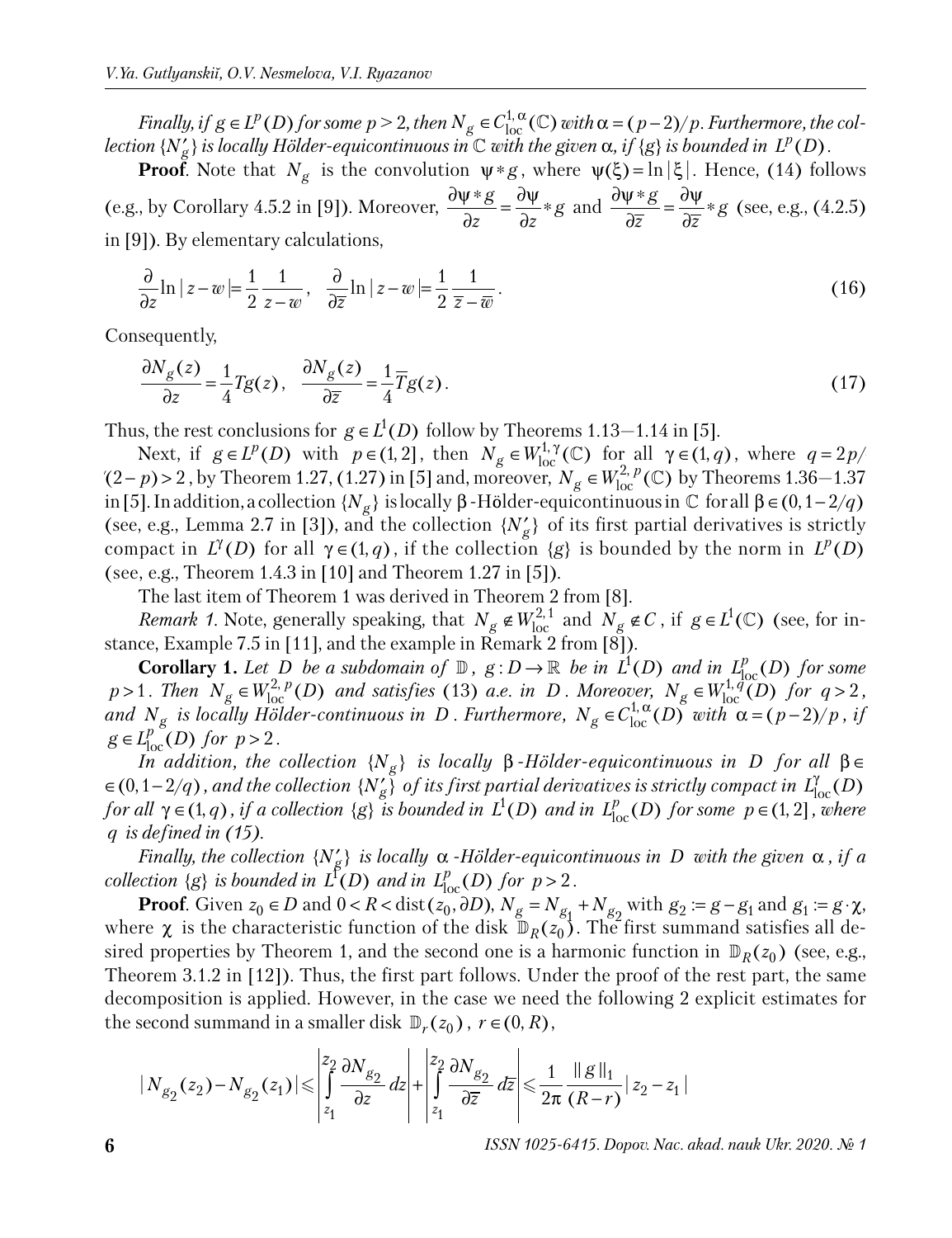and, since the function  $Tg_2$  is analytic in  $\mathbb{D}_r(z_0)$  and the function  $Tg_2 = Tg_2$  (for the real-valued function  $g_2$ ) is anti-analytic in  $\mathbb{D}_r(z_0)$ , similarly,

$$
|N'_{g_2}(z_2) - N'_{g_2}(z_1)| \leq \frac{1}{4} \left| \int_{z_1}^{z_2} \frac{\partial Tg_2}{\partial z} dz \right| \leq \frac{1}{4\pi} \frac{\|g\|_1}{(R-r)^2} |z_2 - z_1|.
$$

Here, we denote, by  $N'_{g_2}$  , any of the first partial derivatives of  $N_{g_2}$  (see (11)):

$$
\frac{\partial}{\partial x} = \frac{\partial}{\partial z} + \frac{\partial}{\partial \overline{z}}, \quad \frac{\partial}{\partial y} = i \cdot \left( \frac{\partial}{\partial z} - \frac{\partial}{\partial \overline{z}} \right), \quad z = x + iy,
$$

take relation (16) into account, and calculate the given integrals over the segment  $[z_1, z_2] \subset D_r(z_0)$ of the straight line going through  $z_1, z_2 \in \mathbb{D}_r(z_0)$ .

**3. On the solvability of quasilinear Poisson equations.** In this section, we study the solvability problem for quasilinear Poisson equations of the form  $\Delta U = hf(U)$ . The well-known Leray—Schauder approach allows us to reduce the problem to the study of the corresponding linear Poisson equation from the previous section.

**Theorem 2.** Let  $h: \mathbb{C} \to \mathbb{R}$  be a function in the class  $L^p(\mathbb{C})$  for  $p > 1$  with compact support. *Suppose that a function*  $f : \mathbb{R} \to \mathbb{R}$  *is continuous and* 

$$
\lim_{t \to \infty} \frac{f(t)}{t} = 0. \tag{18}
$$

Then there is a continuous function  $U$  :  $\mathbb{C} \to \mathbb{R}$  in the class  $W^{2,\,p}_{\mathrm{loc}}(\mathbb{C})$  such that

$$
\Delta U(z) = h(z)f(U(z)) \qquad a.e. \tag{19}
$$

 $and U = N_g$ , where  $g: \mathbb{C} \to \mathbb{R}$  is a function in  $L^p$  whose support is in the support of h, and the up $p$  *er* bound  $\int_0^a f \|g\|_p$  depends only on  $\|h\|_p$  and on the function f. Moreover,  $U \in W^{1,q}_{\rm loc}(\mathbb C)$  for some  $q > 2$ , and U is locally Hölder-continuous. Furthermore,  $U \in C^{1,\alpha}_{loc}(\mathbb{C})$  with  $\alpha = (p-2)/p$ , if  $p > 2$ .

In particular,  $U \in C^{1,\alpha}_{loc}(\mathbb{C})$  for all  $\alpha = (0,1)$ , if *h* is bounded in Theorem 2.

**Proof**. If  $||h||_p = 0$  or  $||f||_c = 0$ , then any constant function *U* in  $\mathbb{C}$  gives the desired solution of (19). Thus, we may assume that  $||h||_p \neq 0$  and  $||f||_c \neq 0$ . Set  $f_*(s) = \max_{i=1} |f(t)|$ ,  $s \in \mathbb{R}^+ := [0, \infty)$ .  $|t| \leqslant s$ 

Then the function  $f_* : \mathbb{R}^+ \to \mathbb{R}^+$  is continuous and nondecreasing. Moreover,  $f_*(s) / s \to 0$  as  $s \rightarrow \infty$  by (18).

By Theorem 1 in [8], we obtain a family of operators  $F(g; \tau) : L_h^p(\mathbb{C}) \to L_h^p(\mathbb{C})$ ,  $L_h^p(\mathbb{C})$  is the subspace of  $L^p(\mathbb{C})$  with supports in the support of  $h$ ,

$$
F(g; \tau) := \tau h \cdot f(N_g) \quad \forall \tau \in [0, 1]
$$
\n
$$
(20)
$$

which satisfies all groups of hypotheses H1-H3 of Theorem 1 in [13]. Indeed:

H1. First of all,  $F(g; \tau)$ :  $L_h^p(\mathbb{C})$  for all  $\tau \in [0,1]$  and  $g \in L_h^p(\mathbb{C})$ , because, by Theorem 1 in [8], the function  $\,f(N_{\overline{g}})\,$  is continuous and

$$
|| F(g; \tau) ||_p \le ||h||_p f_*(M||g||_p) < \infty \quad \forall \tau \in [0,1],
$$

*ISSN 1025-6415. Допов. Нац. акад. наук Укр. 2020. № 1* **7**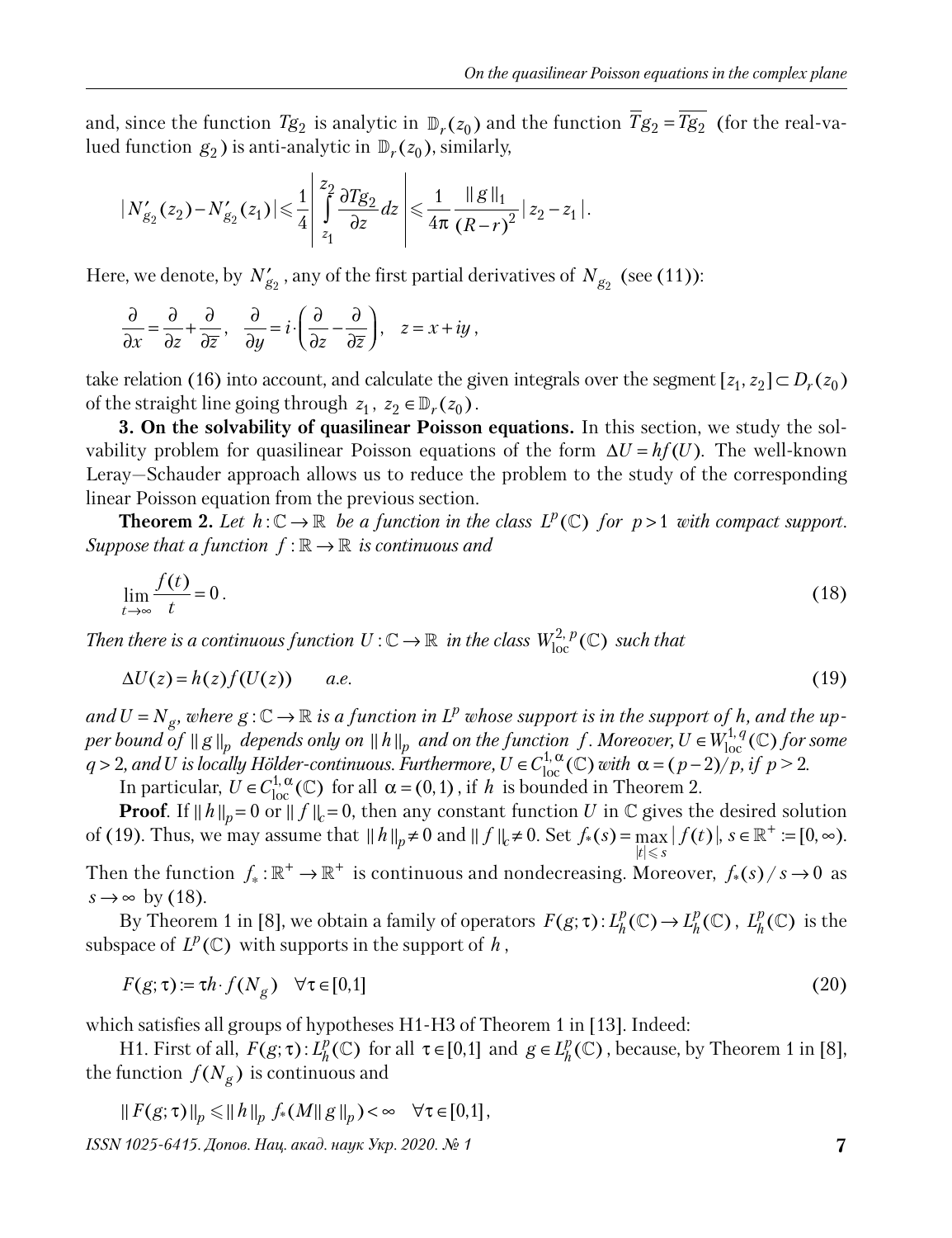where *M* is the constant from estimate (19) in [8]. Thus, by Theorem 1 from [8] in combination with the Arzela—Ascoli theorem (see, e.g., Theorem IV.6.7 in [14]), the operators  $F(g; \tau)$  are completely continuous for every  $\tau \in [0,1]$  and even uniformly continuous in the parameter  $\tau \in [0,1]$ .

H2. The index of the operator  $F(g; 0)$  is obviously equal to 1.

H3. By Theorem 1 in [8], we have, for solutions of the equations  $g = F(g; \tau)$ :

$$
\|g\|_p \leq \|h\|_p f_*(M\|g\|_p),
$$

i.e.,

$$
\frac{f_*(M||g||_p)}{M||g||_p} \geqslant \frac{1}{M||h||_p}.\tag{21}
$$

Hence,  $||g||_p$  is bounded in the parameter  $\tau \in [0,1]$  by condition (18).

Thus, by Theorem 1 in [13], there is a function  $g \in L_h^p(D)$  with  $F(g; 1) = g$ , and, by Theorem 1, the function  $U := N_g$  gives the desired solution of (19).

**Theorem 3.** Let D be a domain in  $\mathbb{D}$ ,  $h: D \to \mathbb{R}$  be in  $L^1(D) \cap L^p_{loc}(D)$ ,  $p > 1$ , and let  $f: \mathbb{R} \to \mathbb{R}$ *satisfy the hypothesis of Theorem 2. Then there is a weak solution*  $U: D \to \mathbb{R}$  *of the quasilinear Poisson equation* (19) in the class  $C(D) \cap W^{1,q}_{loc}(D)$  for some  $q > 2$  which is locally Hölder-con*tinuous in D .*

**Proof**. Let  $D_k$  be an expanding sequence of domains in  $\mathbb{C}$  with  $D_k \subset D$ ,  $k = 1, 2, \ldots$ , exhausting *D* , i.e.  $\bigcup_{k=1}^{\mathbf{U}} P_k$  $D_k = D$ ∞ =  $\bigcup D_k = D$ . Let us extend *h* by zero outside of *D* . Set  $h_k = h \chi_k$ , where  $\chi_k$  is a characteristic function of  $D_k$  in  $\mathbb{C}$ , and  $U_k = N_{g_k}$ , where  $g_k$  corresponds to  $h_k$  by Theorem 2. Now, by Corollary 1, the family of functions  $\{N_{\mathcal{S}_k}\}$  is Hölder-equicontinuous on each  $\,D_m$  ,  $\,m$  = 1, 2, … .

Moreover, by Theorems 1 and 2, as well as by the Hölder integral inequality, we have

$$
\|N_{g_k}\|_{L^1(\mathbb{D}_\varepsilon)} \le \|g_k\|_{H^1} \|\ln|\xi\|_{L^1(\mathbb{D}_{1+\varepsilon})} \le \pi^{\frac{1-\frac{1}{p}}{p}} \Psi(\|h\|_p) \|\ln|\xi\|_{L^1(\mathbb{D}_{1+\varepsilon})}
$$
(22)

for small enough  $\varepsilon > 0$  such that  $\mathbb{D}_{\varepsilon} \subset D_1$ , where the function  $\Psi : \mathbb{R}^+ \to \mathbb{R}^+$  depends only on f. Hence, for each  $k = 1, 2, \ldots$ , there is a point  $z_k \in \mathbb{D}_{\varepsilon}$  with 1  $|N_{g_k}(z_k)| \leqslant c := \pi^{-p} \Psi(||h||_p) \cdot ||\ln|\xi||_{L^1(\mathbb{D}_{1+\epsilon})} / \pi \epsilon^2$ *p*  $\left| N_{g_k}(z_k) \right| \leqslant c := \pi^{-p} \Psi(\|h\|_p) \cdot \|\ln|\xi\|_p$ −  $\leqslant c := \pi^{-p} \Psi(\Vert h \Vert_p) \cdot \Vert \ln \vert \xi \vert \Vert_{L^1(\mathbb{D}_{1+\epsilon})} / \pi \epsilon^2,$ because, by (22), the mean integral value of  $|N_{g_k}(z_k)|$  over the disk  $\mathbb{D}_{\varepsilon}$  cannot be greater than the given number  $c$ . Combining the latter fact with Hölder-equicontinuity of the sequence

 $N_{g_k}$ ,  $k = 1, 2, \ldots$ , on each  $D_m$ ,  $m = 1, 2, \ldots$ , we obtain also its boundedness. Thus, by the Arzela— Ascoli theorem (see, e.g., Theorem IV.6.7 in [14]), the family of functions  $\{N_{g_k}\}\$ is compact on each  $D_m$ ,  $m = 1, 2, ...$ 

Without loss of generality, we may assume that  $p \in (1, 2]$ . Then, by Corollary 1, the Newtonian potential  $\{N_{g_k}\}\$ ,  $m = 1, 2, \ldots$ , is in the class  $W_{\text{loc}}^{1,q}$  for some  $q > 2$ , and the family  $\{N'_{g_k}\}\$  is also compact on each  $D_m$ ,  $m = 1, 2, ...$  by the norm of  $L^q$ . Consequently, the sequence  $\{N_{g_k}\}$  is compact on each  $D_m$ ,  $m = 1, 2, ...$  by any norm  $\|\cdot\|$  of  $W^{1,q}$ , too (see, e.g., Theorem 2.5.1 in [15]).

Next, let us apply the so-called diagonal process. Namely, let  $U_k^{(1)}$ ,  $k = 1, 2, \ldots$ , be a subsequence of  $\{N_{g_k}\}\)$  that converges uniformly to a function  $U: D_1 \to \mathbb{R}$  by the norm  $\| \cdot \|$  on the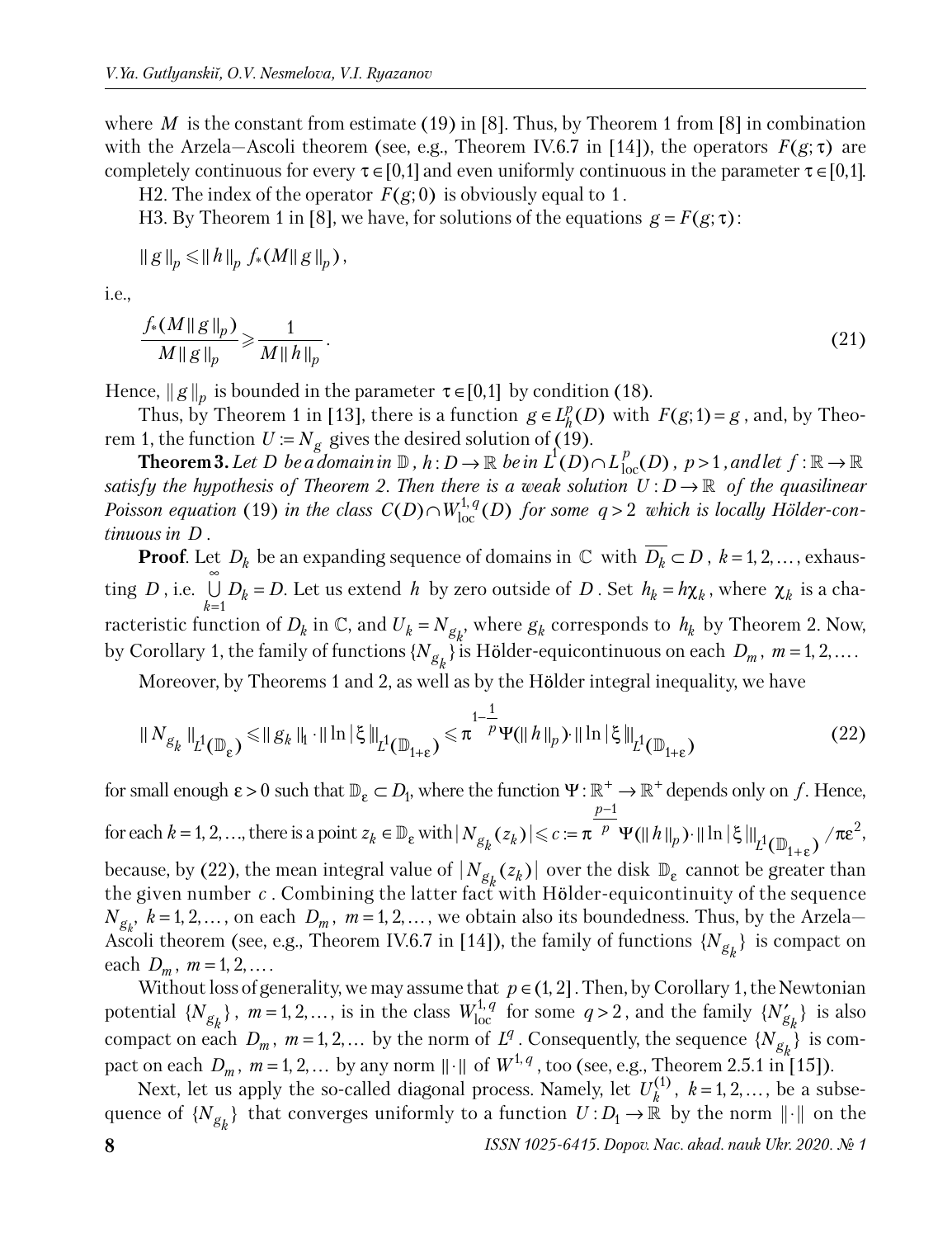domain  $D_1$ . Of course, we may assume that  $||U_k^{(1)} - U||_C < 1/k$ , as well as  $||U_k^{(1)} - U|| < 1/k$  for all  $k = 1, 2, \ldots$ . Similarly, a subsequence  $U_k^{(2)}$  of  $U_k^{(1)}$  with respect to the domain  $D_2$  is defined. Let us continue the process by induction and, finally, consider the diagonal subsequence  $U_m := U_m^{(m)}$ ,  $m = 1, 2, ...$  of the sequence  $N_{g_k}$ .

It is clear by the construction that  $U_m|_D$  converges to a function  $U: D \to \mathbb{R}$  locally uniformly and also in  $W^{1,q}_{loc}(D)$ ,  $q > 2$ . Thus,  $U \in C(D) \cap W^{1,q}_{loc}(D)$ , and, consequently, *U* is locally Hölder-continuous in *D*. Moreover, *U* is a weak solution of Eq. (19) in the domain *D*. Indeed, by (10) and the definition of generalized derivatives, we have that *Um* satisfy the relations

$$
\int_{D} \langle \nabla U_m(z), \nabla \psi(z) \rangle dm(z) + \int_{D} h_m(z) f(U_m(z)) \psi(z) dm(z) = 0 \quad \forall \psi \in C_0^{\infty}(D).
$$

Passing to the limit as  $m \rightarrow \infty$ , we obtain the desired conclusion.

*This work was partially supported by grants of Ministry of Education and Science of Ukraine, project number is 0119U100421.*

#### REFERENCES

- 1. Bers, L. & Nirenberg, L. (1954, August). On a representation theorem for linear elliptic systems with discontinuous coefficients and its applications. Convegno Internazionale sulle equazioni lineari alle derivate parziali, Trieste (pp. 111-140). Rome: Edizioni Cremonese.
- 2. Bojarski, B. V. (1955). Homeomorphic solutions of Beltrami systems. Dokl. Akad. Nauk SSSR (N.S.), 102, pp. 661-664 (in Russian).
- 3. Bojarski, B. & Iwaniec, T. (1983). Analytical foundations of the theory of quasiconformal mappings in  $\mathbb{R}^n$ . Ann. Acad. Sci. Fenn. Ser. A. I. Math., 8, No. 2, pp. 257-324.
- 4. Lavrentiev, M. (1938). Sur une critère différentiel des transformations homéomorphes des domains à trois dimensions. Dokl. Acad. Nauk. SSSR, 20, pp. 241-242.
- 5. Vekua, I. N. (1962). Generalized analytic functions. Oxford, New York: Pergamon Press.
- 6. Astala, K., Iwaniec, T. & Martin, G. (2009). Elliptic partial differential equations and quasiconformal mappings in the plane. Princeton Mathematical Series (Vol. 48). Princeton, NJ: Princeton University Press.
- 7. Gutlyanskii, V. & Nesmelova, O. & Ryazanov, V. (2018). On quasiconformal maps and semilinear equations in the plane. J. Math. Sci., 229, No. 1, pp. 7-29.
- 8. Gutlyanskii, V. Ya., Nesmelova, O. V. & Ryazanov, V. I. (2018). On the regularity of solutions of quasilinear Poisson equations. Dopov. Nac. akad. nauk Ukr., No. 10, pp. 9-17. https://doi.org/10.15407/dopovidi2018.10.009
- 9. Hörmander, L. (1983). The analysis of linear partial differential operators. I. Distribution theory and Fourier analysis. Grundlehren der Mathematischen Wissenschaften. (Vol. 256). Berlin: Springer.
- 10. Sobolev, S. L. (1991). Some applications of functional analysis in mathematical physics. Mathematical Monographs. (Vol. 90). Providence, RI: AMS.
- 11. Giaquinta, M. & Martinazzi, L. (2012). An introduction to the regularity theory for elliptic systems, harmonic maps and minimal graphs. 2nd ed. Lecture Notes (Scuola Normale Superiore) (Vol. 11). Pisa: Edizioni della Normale.
- 12. Ransford, T. (1995). Potential theory in the complex plane. London Mathematical Society Student Texts. (Vol. 28). Cambridge: Cambridge University Press.
- 13. Leray, J. & Schauder, Ju. (1934). Topologie et quations fonctionnelles. Ann. Sci. Ecole Norm. Sup., 51, No. 3, pp. 45-78.
- 14. Dunford, N. & Schwartz, J.T. (1958). Linear operators. Pt. I. General theory. Pure and Applied Mathematics. (Vol. 7). New York: Interscience.
- 15. Mihlin, S. G. (1977). Linear partial differential equations. Moscow: Vysshaya Shkola (in Russian).

Received 20.10.2019

*ISSN 1025-6415. Допов. Нац. акад. наук Укр. 2020. № 1* **9**